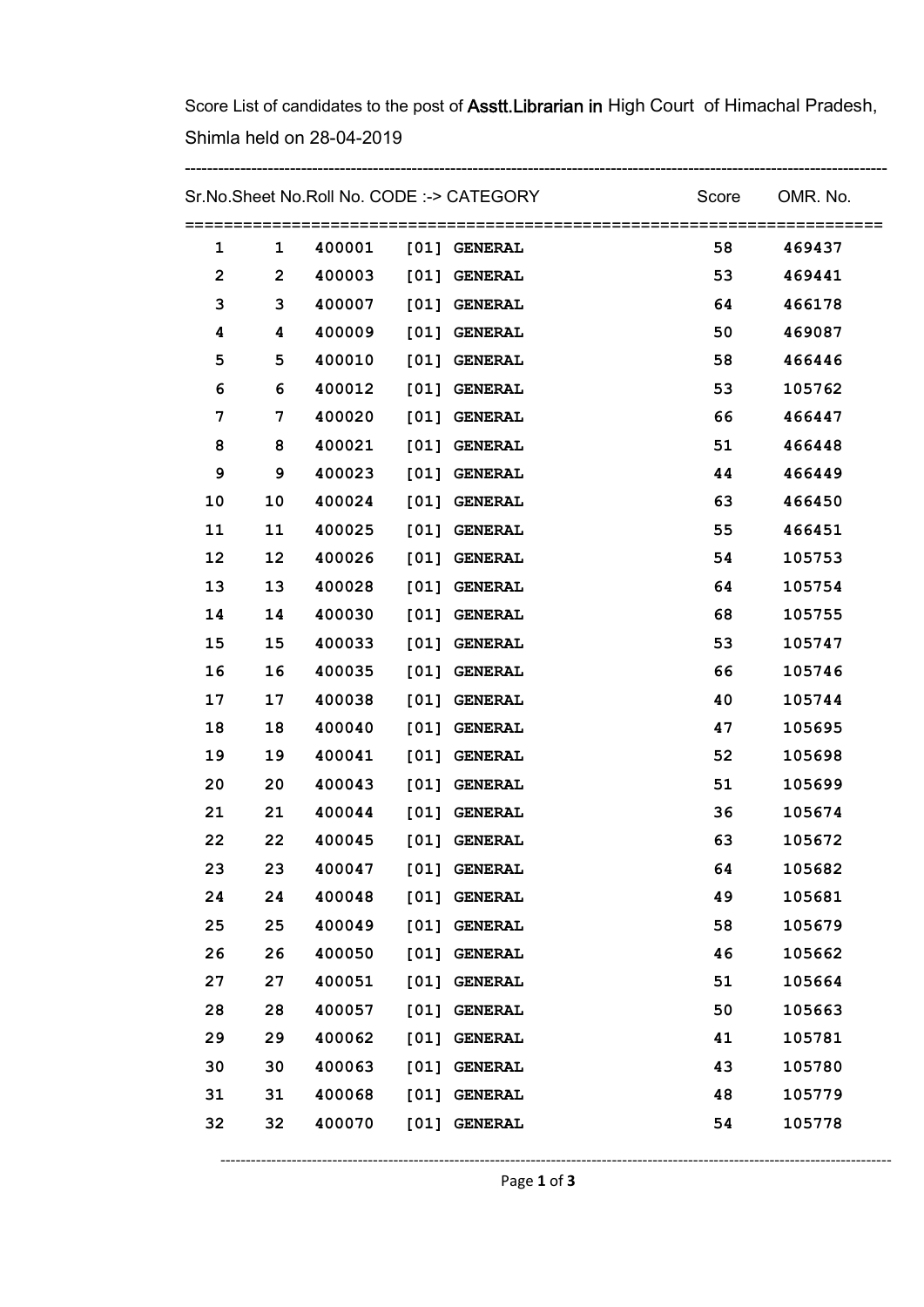Score List of candidates to the post of Asstt. Librarian in High Court of Himachal Pradesh, Shimla held on 28-04-2019

-------------------------------------------------------------------------------------------------------------------------------

| Sr.No.Sheet No.Roll No. CODE :-> CATEGORY |    |        |      |                     | Score | OMR. No.<br>========= |
|-------------------------------------------|----|--------|------|---------------------|-------|-----------------------|
| 33                                        | 33 | 400074 |      | [01] GENERAL        | 53    | 105777                |
| 34                                        | 34 | 400076 |      | [01] GENERAL        | 63    | 105776                |
| 35                                        | 35 | 400078 |      | [01] GENERAL        | 46    | 105775                |
| 36                                        | 36 | 400079 |      | [01] GENERAL        | 63    | 105774                |
| 37                                        | 37 | 400082 | [01] | <b>GENERAL</b>      | 54    | 105773                |
| 38                                        | 38 | 400084 |      | [01] GENERAL        | 57    | 105772                |
| 39                                        | 39 | 400086 | [01] | <b>GENERAL</b>      | 50    | 105771                |
| 40                                        | 40 | 400088 |      | [01] GENERAL        | 28    | 105770                |
| 41                                        | 41 | 400089 | [01] | <b>GENERAL</b>      | 65    | 105769                |
| 42                                        | 42 | 400093 |      | [01] GENERAL        | 44    | 105768                |
| 43                                        | 43 | 400094 | [01] | <b>GENERAL</b>      | 54    | 105767                |
| 44                                        | 44 | 400097 | [01] | <b>GENERAL</b>      | 44    | 471619                |
| 45                                        | 45 | 400101 | [01] | <b>GENERAL</b>      | 41    | 471599                |
| 46                                        | 46 | 400102 | [01] | <b>GENERAL</b>      | 42    | 471076                |
| 47                                        | 47 | 400103 | [01] | <b>GENERAL</b>      | 54    | 471056                |
| 48                                        | 48 | 400105 | [01] | <b>GENERAL</b>      | 50    | 472152                |
| 49                                        | 49 | 400107 | [01] | <b>GENERAL</b>      | 29    | 472154                |
| 50                                        | 50 | 400109 | [01] | <b>GENERAL</b>      | 53    | 105764                |
| 51                                        | 51 | 400111 | [01] | <b>GENERAL</b>      | 40    | 105765                |
| 52                                        | 52 | 400114 |      | [01] GENERAL        | 53    | 105766                |
| 53                                        | 53 | 400117 |      | [01] GENERAL        | 46    | 471613                |
| 54                                        | 54 | 400118 |      | [01] GENERAL        | 59    | 471604                |
| 55                                        | 55 | 400120 |      | [01] GENERAL        | 49    | 471601                |
| 56                                        | 56 |        |      | 400123 [01] GENERAL | 39    | 471051                |
| 57                                        | 57 |        |      | 400124 [01] GENERAL | 57    | 471204                |
| 58                                        | 58 |        |      | 400126 [01] GENERAL | 63    | 472153                |
| 59                                        | 59 |        |      | 400127 [01] GENERAL | 54    | 472155                |
| 60                                        | 60 |        |      | 400128 [01] GENERAL | 38    | 472156                |
| 61                                        | 61 |        |      | 400130 [01] GENERAL | 59    | 472157                |
| 62                                        | 62 |        |      | 400131 [01] GENERAL | 54    | 472158                |
| 63                                        | 63 |        |      | 400133 [01] GENERAL | 37    | 472159                |
| 64                                        | 64 |        |      | 400135 [01] GENERAL | 35    | 105752                |

------------------------------------------------------------------------------------------------------------------------------------